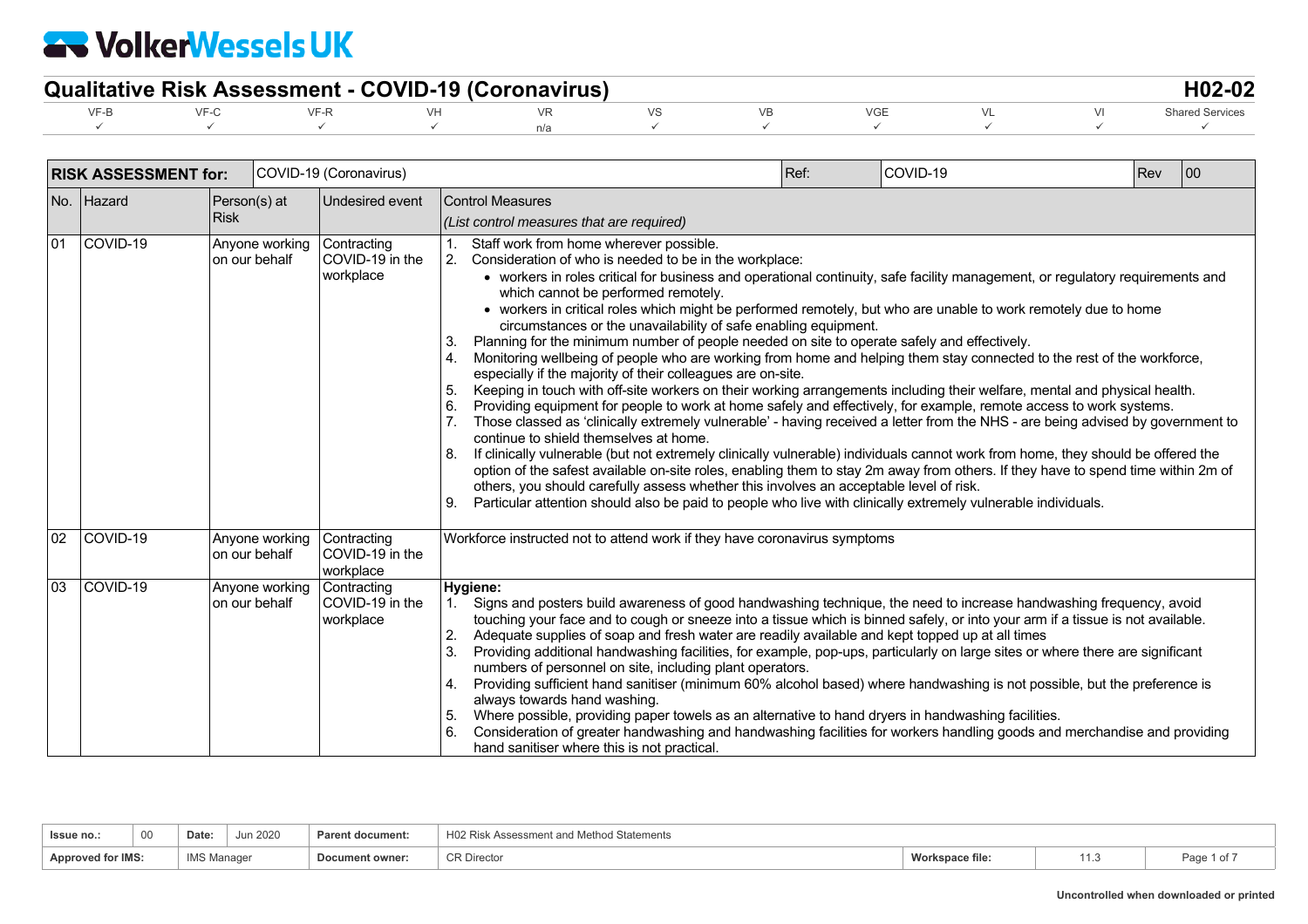|     |                             |                                 |                                             | <b>Qualitative Risk Assessment - COVID-19 (Coronavirus)</b>                                                                                                                                                                                                                                                                                                                                                                                                                                                                                                                                                                                                                                                                                                                                                                                                                                                                                                                                                                                                                                                                                                                                                                                                                                          |                                                                                                        |                                                                                                                                                                                                                                                                                                                                                                                                                                                                                                                                                                                                                                                                                                                                                                                                                                                                                                                                                                                                                                                                                                                                                                                                                                                                                                                                                                                                                                                                                                                                                                                                                                                                                                                                                                                                                                                                                                                                                                                                                                                              |                            |         |                    |            | H02-02                 |
|-----|-----------------------------|---------------------------------|---------------------------------------------|------------------------------------------------------------------------------------------------------------------------------------------------------------------------------------------------------------------------------------------------------------------------------------------------------------------------------------------------------------------------------------------------------------------------------------------------------------------------------------------------------------------------------------------------------------------------------------------------------------------------------------------------------------------------------------------------------------------------------------------------------------------------------------------------------------------------------------------------------------------------------------------------------------------------------------------------------------------------------------------------------------------------------------------------------------------------------------------------------------------------------------------------------------------------------------------------------------------------------------------------------------------------------------------------------|--------------------------------------------------------------------------------------------------------|--------------------------------------------------------------------------------------------------------------------------------------------------------------------------------------------------------------------------------------------------------------------------------------------------------------------------------------------------------------------------------------------------------------------------------------------------------------------------------------------------------------------------------------------------------------------------------------------------------------------------------------------------------------------------------------------------------------------------------------------------------------------------------------------------------------------------------------------------------------------------------------------------------------------------------------------------------------------------------------------------------------------------------------------------------------------------------------------------------------------------------------------------------------------------------------------------------------------------------------------------------------------------------------------------------------------------------------------------------------------------------------------------------------------------------------------------------------------------------------------------------------------------------------------------------------------------------------------------------------------------------------------------------------------------------------------------------------------------------------------------------------------------------------------------------------------------------------------------------------------------------------------------------------------------------------------------------------------------------------------------------------------------------------------------------------|----------------------------|---------|--------------------|------------|------------------------|
|     | VF-B<br>$\checkmark$        | VF-C                            | VF-R<br>$\checkmark$                        | VH<br><b>VR</b><br>$\checkmark$<br>n/a                                                                                                                                                                                                                                                                                                                                                                                                                                                                                                                                                                                                                                                                                                                                                                                                                                                                                                                                                                                                                                                                                                                                                                                                                                                               | VS<br>$\checkmark$                                                                                     | <b>VB</b><br>$\checkmark$                                                                                                                                                                                                                                                                                                                                                                                                                                                                                                                                                                                                                                                                                                                                                                                                                                                                                                                                                                                                                                                                                                                                                                                                                                                                                                                                                                                                                                                                                                                                                                                                                                                                                                                                                                                                                                                                                                                                                                                                                                    | <b>VGE</b><br>$\checkmark$ | VL<br>✓ | VI<br>$\checkmark$ |            | <b>Shared Services</b> |
|     | <b>RISK ASSESSMENT for:</b> |                                 | COVID-19 (Coronavirus)                      |                                                                                                                                                                                                                                                                                                                                                                                                                                                                                                                                                                                                                                                                                                                                                                                                                                                                                                                                                                                                                                                                                                                                                                                                                                                                                                      |                                                                                                        | Ref:                                                                                                                                                                                                                                                                                                                                                                                                                                                                                                                                                                                                                                                                                                                                                                                                                                                                                                                                                                                                                                                                                                                                                                                                                                                                                                                                                                                                                                                                                                                                                                                                                                                                                                                                                                                                                                                                                                                                                                                                                                                         | COVID-19                   |         |                    | <b>Rev</b> | 00                     |
| No. | Hazard                      | Person(s) at<br><b>Risk</b>     | Undesired event                             | <b>Control Measures</b><br>(List control measures that are required)                                                                                                                                                                                                                                                                                                                                                                                                                                                                                                                                                                                                                                                                                                                                                                                                                                                                                                                                                                                                                                                                                                                                                                                                                                 |                                                                                                        |                                                                                                                                                                                                                                                                                                                                                                                                                                                                                                                                                                                                                                                                                                                                                                                                                                                                                                                                                                                                                                                                                                                                                                                                                                                                                                                                                                                                                                                                                                                                                                                                                                                                                                                                                                                                                                                                                                                                                                                                                                                              |                            |         |                    |            |                        |
| 04  | COVID-19                    | Anyone working<br>on our behalf | Contracting<br>COVID-19 in the<br>workplace | Social distancing:<br>1.<br>2.<br>3.<br>4.<br>5.<br>6.<br>7.<br>8.<br>9.<br>10. Creating separate working zones to keep different groups of workers separated as much as practical.<br>11. For people who work outdoors in one place, workstations should allow them to maintain social distancing wherever possible.<br>smallest possible number of people.<br>12. Where the social distancing guidelines cannot be followed in full in relation to a particular activity, considering whether that<br>Mitigating actions include:<br>only a few others)<br>13. Reducing job, location and equipment rotation.<br>14. Reducing maximum occupancy for lifts, providing hand sanitiser for the operation of lifts and encouraging use of stairs wherever<br>15. Reducing occupancy of vehicles used for onsite travel, for example, shuttle buses.<br>16. Scheduling times for the delivery and collection of goods to avoid over-crowding.<br>17. Finding alternative solutions to 2-person delivery. This could include delaying delivery of large items or using an alternative<br>18. Ensuring site inductions include requirements for social distancing.<br>19. Reducing the number of people in attendance at site inductions and hold them outdoors wherever possible with social distancing. | unavoidable, this happens between the same people.<br>person deliveries and minimise physical contact. | Staggering arrival and departure times to reduce crowding into and out of the workplace.<br>Reducing congestion, for example, by having more entry points to the workplace.<br>Using signs and ground markings throughout premises and sites to demonstrate the 2m distance<br>Introducing one-way flow at entry and exit points, and through buildings or across sites, where possible.<br>Providing alternatives to finger touch-based security devices such as keypads.<br>Deactivating turnstiles in favour of showing a pass to security personnel at a distance.<br>Providing handwashing facilities, or hand sanitiser where not possible, at entry and exit points.<br>Regulating use of high traffic areas including corridors, lifts, turnstiles and walkways.<br>Reducing movement by discouraging non-essential trips within buildings and sites, restricting access to some areas, encouraging<br>use of radios or telephones, where permitted, and cleaning them between use.<br>Workstations should be assigned to an individual as much as possible. If they need to be shared, they should be shared by the<br>activity needs to continue, and, if so, take all the mitigating actions possible to reduce the risk of transmission between their staff.<br>• keeping the activity time involved as short as possible<br>• further increasing the frequency of hand washing and surface cleaning<br>• using back-to-back or side-to-side working (rather than face-to-face) whenever possible<br>• reducing the number of people each person has contact with by using 'fixed teams or partnering' (so each person works with<br>• as far as possible, where staff are split into teams or shift groups, fix these teams or shift groups so that where contact is<br>• using screens or barriers to separate people from each other<br>possible. Ensure that people with disabilities are able to access lifts.<br>method, for example, mechanical / material handling equipment. Where these are not possible maintain fixed pairing for 2- |                            |         |                    |            |                        |

| Issue no.:               | 00 | Date:              | Jun 2020 | Parent document: | H02 Risk Assessment and Method Statements |                 |     |           |
|--------------------------|----|--------------------|----------|------------------|-------------------------------------------|-----------------|-----|-----------|
| <b>Approved for IMS:</b> |    | <b>IMS Manager</b> |          | Document owner:  | <sup>o</sup> R Director                   | Workspace file. | ن ا | Page 2 or |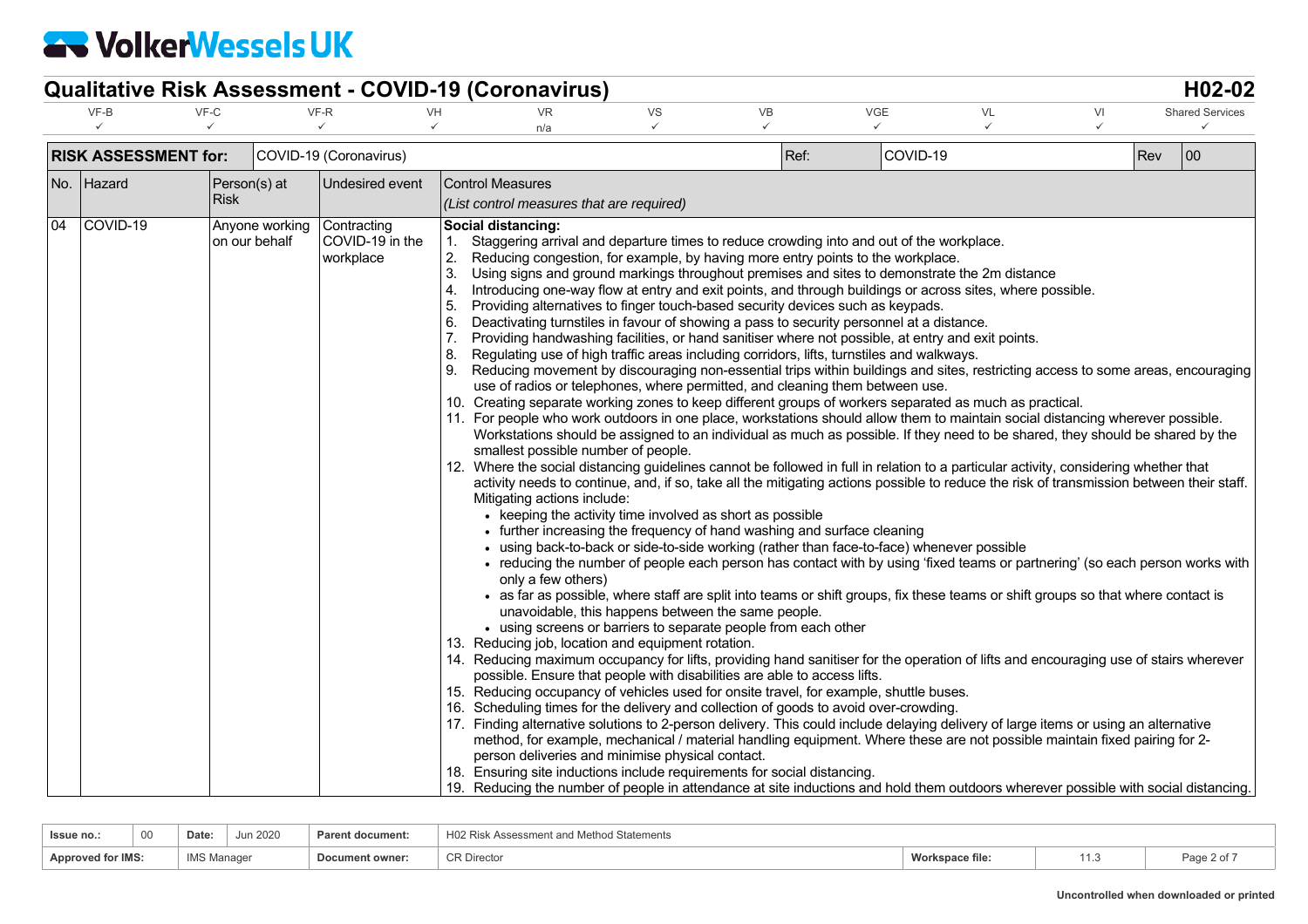| <b>Qualitative Risk Assessment - COVID-19 (Coronavirus)</b> |  |  |  |  |  |  |  |  |  |  |  |  |
|-------------------------------------------------------------|--|--|--|--|--|--|--|--|--|--|--|--|
|                                                             |  |  |  |  |  |  |  |  |  |  |  |  |
|                                                             |  |  |  |  |  |  |  |  |  |  |  |  |

|    | <b>RISK ASSESSMENT for:</b> |             |                                 | COVID-19 (Coronavirus)                          |                                        |                                                                                                                                                                                                                                                                                                                                                                                                                                                                                                                                                                                                                                                                                                                                                                                                                                                                                                                                                                                                                                                                                                                                                                                                                                                                                                                                                                                                                                                                                                                                                                                                                                                             | Ref: | COVID-19 | Rev | 00 |  |
|----|-----------------------------|-------------|---------------------------------|-------------------------------------------------|----------------------------------------|-------------------------------------------------------------------------------------------------------------------------------------------------------------------------------------------------------------------------------------------------------------------------------------------------------------------------------------------------------------------------------------------------------------------------------------------------------------------------------------------------------------------------------------------------------------------------------------------------------------------------------------------------------------------------------------------------------------------------------------------------------------------------------------------------------------------------------------------------------------------------------------------------------------------------------------------------------------------------------------------------------------------------------------------------------------------------------------------------------------------------------------------------------------------------------------------------------------------------------------------------------------------------------------------------------------------------------------------------------------------------------------------------------------------------------------------------------------------------------------------------------------------------------------------------------------------------------------------------------------------------------------------------------------|------|----------|-----|----|--|
|    | No. Hazard                  | <b>Risk</b> | Person(s) at                    | Undesired event                                 |                                        | <b>Control Measures</b><br>(List control measures that are required)                                                                                                                                                                                                                                                                                                                                                                                                                                                                                                                                                                                                                                                                                                                                                                                                                                                                                                                                                                                                                                                                                                                                                                                                                                                                                                                                                                                                                                                                                                                                                                                        |      |          |     |    |  |
| 05 | <b>COVID-19</b>             |             | Anyone working<br>on our behalf | Contracting<br>COVID-19 at<br>workstations      | 2.<br>3.<br>4.<br>5.<br>6.<br>8.<br>9. | Controlling occupancy levels to enable social distancing.<br>Workstations used by one person and not shared where possible.<br>If workstations must be shared the number will be minimised.<br>If workstations cannot be 2m apart then considering whether the task performed by that person/role/function should continue.<br>If the person/role/function should continue, taking all mitigating actions possible to reduce the risk of transmission.<br>Managing occupancy levels to enable social distancing.<br>Reviewing desk layouts and processes to allow people to work further apart from each other.<br>Only where it is not possible to move workstations further apart, arranging people to work side by side or facing away from each<br>other rather than face-to-face. A chequerboard arrangement is best in banks of desks, were every other workstation is empty<br>each side of the bank, but workers either side of the bank face an empty desk not another person.<br>10. Only where it is not possible to move workstations further apart, using screens to separate people from each other.<br>11. Avoiding use of hot desks and spaces and, where not possible, clean and sanitise workstations between different occupants<br>including shared equipment.<br>12. Ensuring that air conditioning systems are not set to recirculate air.<br>13. Using signage and floor markings to help workers keep to a 2m distance.<br>14. In inductions and briefings, reminding people of the importance of good personal hygiene, including regular hand washing, and<br>the need to maintain social distancing.                             |      |          |     |    |  |
| 06 | COVID-19                    |             | Anyone working<br>on our behalf | Transmission of<br>COVID-19 in the<br>workplace | 1.<br>2.<br>3.<br>5.<br>6.<br>7.<br>9. | Offices (including sites) have established cleaning regimes which provide frequent cleaning of work areas and equipment<br>between uses, using standard cleaning products.<br>Enhanced cleaning of all facilities conducted regularly during the day and at the end of the day, with particular attention to<br>cleaning of objects and surfaces that are touched regularly, including in common areas.<br>Breakout areas and canteens cleaned regularly, more so at break times, including vending machines and payment devices<br>Limited or restricted use of high-touch items and equipment, for example, printers or whiteboards.<br>Special care taken to ensure toilets are kept clean and social distancing is achieved as much as possible.<br>Where shower and changing facilities are required, clear use and cleaning guidance for showers, lockers and changing rooms to<br>ensure they are kept clean and clear of personal items<br>Avoiding the provision or use of portable toilets where possible.<br>If cleaning after a known or suspected case of COVID-19 refer to the specific guidance (click here).<br>Where possible, providing paper towels as an alternative to hand dryers in handwashing facilities.<br>10. Considering whether goods and merchandise entering site require cleaning before opening / use.<br>Instructing workers not to arrange private deliveries to site e.g. Amazon<br>12. Clearing workspaces and remove waste and belongings from the work area at the end of a shift as a minimum.<br>13. Conducting more frequent rubbish collection throughout the day and if required provide more waste facilities |      |          |     |    |  |

| 00<br>Issue no.:         | Jun $202o$<br>Date | <b>Parent document:</b> | H02 Risk Assessment<br>t and Method Statements |                 |              |
|--------------------------|--------------------|-------------------------|------------------------------------------------|-----------------|--------------|
| <b>Approved for IMS:</b> | <b>IMS Manager</b> | Document owner:         | <b>CR Director</b>                             | Workspace file: | Page<br>930, |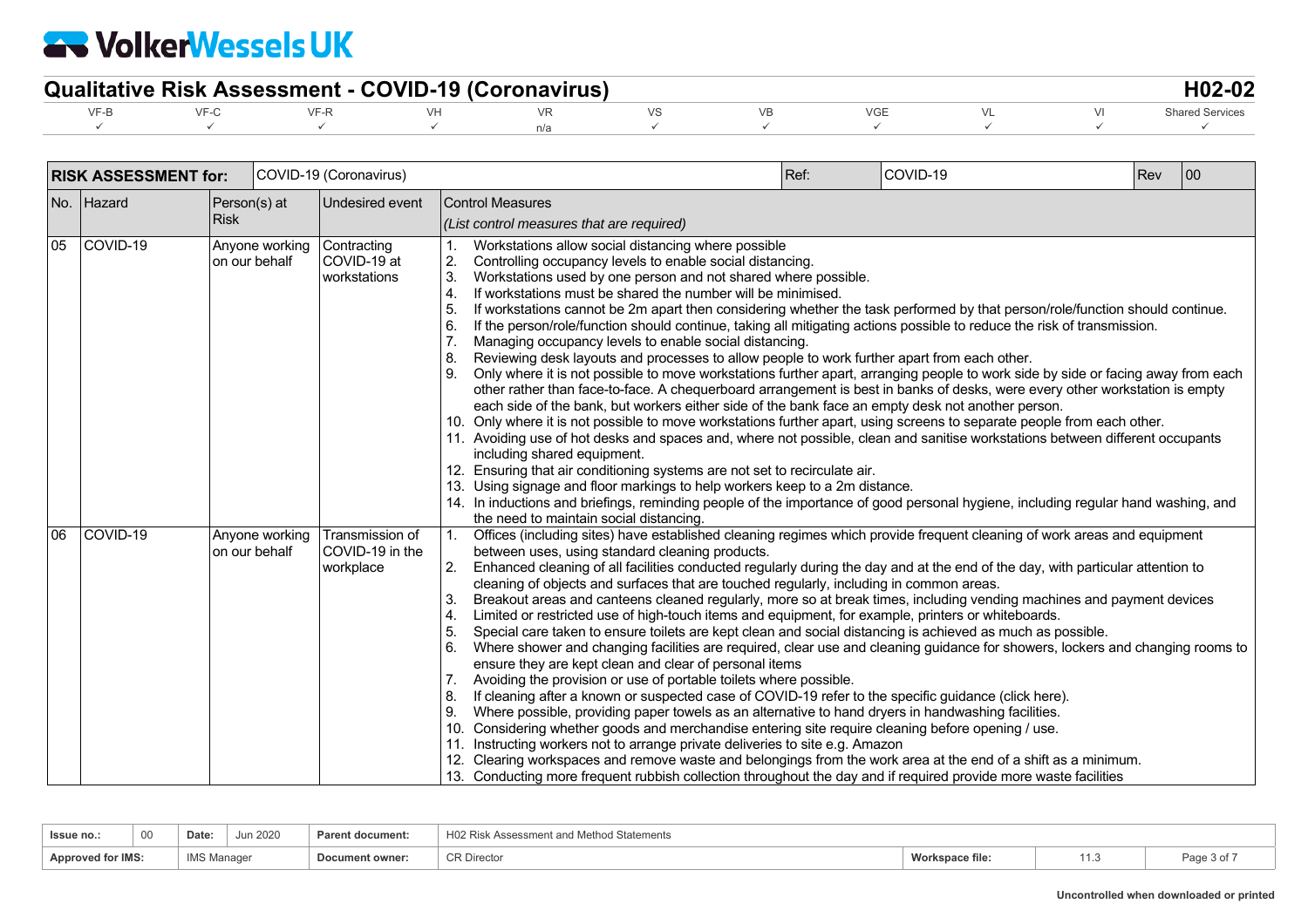| <b>Qualitative Risk Assessment - COVID-19 (Coronavirus)</b> |  |  |  |  |  |  |  |  |  |                        |  |
|-------------------------------------------------------------|--|--|--|--|--|--|--|--|--|------------------------|--|
|                                                             |  |  |  |  |  |  |  |  |  | <b>Shared Services</b> |  |
|                                                             |  |  |  |  |  |  |  |  |  |                        |  |

|    | <b>RISK ASSESSMENT for:</b> |               |                | COVID-19 (Coronavirus)                     |                                        |                                                                                                                                                                                                                                                                                                                                                                                                                                                                                                                                                                                                                                                                                                                                                                                                                                                                                                                                                                                                                                                                                                                                                                                                                                                                                                                                                                                                                                                                                                                                                                                                                                                                                                                                                                                                                                                                                                                                                                                                                                                                                                                                                                                                                                                                                                                                                                                                                                                                                                                               | Ref: | COVID-19 | Rev | 00 |
|----|-----------------------------|---------------|----------------|--------------------------------------------|----------------------------------------|-------------------------------------------------------------------------------------------------------------------------------------------------------------------------------------------------------------------------------------------------------------------------------------------------------------------------------------------------------------------------------------------------------------------------------------------------------------------------------------------------------------------------------------------------------------------------------------------------------------------------------------------------------------------------------------------------------------------------------------------------------------------------------------------------------------------------------------------------------------------------------------------------------------------------------------------------------------------------------------------------------------------------------------------------------------------------------------------------------------------------------------------------------------------------------------------------------------------------------------------------------------------------------------------------------------------------------------------------------------------------------------------------------------------------------------------------------------------------------------------------------------------------------------------------------------------------------------------------------------------------------------------------------------------------------------------------------------------------------------------------------------------------------------------------------------------------------------------------------------------------------------------------------------------------------------------------------------------------------------------------------------------------------------------------------------------------------------------------------------------------------------------------------------------------------------------------------------------------------------------------------------------------------------------------------------------------------------------------------------------------------------------------------------------------------------------------------------------------------------------------------------------------------|------|----------|-----|----|
|    | No. Hazard                  | Person(s) at  |                | Undesired event                            |                                        | <b>Control Measures</b>                                                                                                                                                                                                                                                                                                                                                                                                                                                                                                                                                                                                                                                                                                                                                                                                                                                                                                                                                                                                                                                                                                                                                                                                                                                                                                                                                                                                                                                                                                                                                                                                                                                                                                                                                                                                                                                                                                                                                                                                                                                                                                                                                                                                                                                                                                                                                                                                                                                                                                       |      |          |     |    |
|    |                             | <b>Risk</b>   |                |                                            |                                        | (List control measures that are required)                                                                                                                                                                                                                                                                                                                                                                                                                                                                                                                                                                                                                                                                                                                                                                                                                                                                                                                                                                                                                                                                                                                                                                                                                                                                                                                                                                                                                                                                                                                                                                                                                                                                                                                                                                                                                                                                                                                                                                                                                                                                                                                                                                                                                                                                                                                                                                                                                                                                                     |      |          |     |    |
| 07 | COVID-19                    | on our behalf | Anyone working | Contracting<br>COVID-19 in<br>common areas | 2.<br>3.<br>4.<br>6.<br>8.<br>9.       | Staggering break times to reduce pressure on break rooms or canteens.<br>Using outside areas for breaks where practical to do so.<br>Creating additional space by using other parts of the workplace that have been freed up by remote working.<br>Installing screens to protect staff in receptions or similar areas.<br>Canteens provide a takeaway service providing pre-prepared and wrapped food<br>Encouraging workers to bring their own food.<br>Reconfiguring seating and tables to maintain spacing and reduce face-to-face interactions.<br>Encouraging staff to remain on-site and, when not possible, maintaining social distancing while off-site.<br>Drinking water provided with enhanced cleaning measures of the tap mechanism introduced<br>10. Frequently clean surfaces that are touched regularly, using standard cleaning products e.g. kettles, refrigerators, microwaves.<br>11. Hand cleaning facilities or hand sanitiser available at the entrance to any room where people eat and should be used by workers<br>when entering and leaving the area.<br>12. All rubbish put straight in the bin and not left for someone else to clear up.<br>13. Tables cleaned between each use.<br>14. Crockery, eating utensils, cups etc. not be used unless they are disposable or washed and dried between use.<br>15. Payments taken by contactless card wherever possible.<br>16. Canteen staff washing their hands often with soap and water for at least 20 seconds before and after handling food.<br>17. Canteen staff and workers using the same rest areas if they apply the same social distancing measures.<br>18. Personal items and clothing in personal storage spaces, such as lockers, during shifts.<br>19. Use of toilets will achieve social distancing where possible, remove toilet furniture from use as required.<br>20. Based on the size of each facility, determining how many people can use it at any one time to maintain a distance of two metres.<br>Consider increasing the number or size of facilities available on site if possible.<br>21. Restricting the number of people using facilities at any one time (e.g. use a welfare attendant) and use signage, such as floor<br>markings, to ensure 2 metre distance is maintained between people when queuing<br>22. Setting clear use and cleaning guidance for showers, lockers and changing rooms to ensure they are kept clean and clear of<br>personal items and social distancing is achieved as much as possible. |      |          |     |    |
| 08 | COVID-19                    | on our behalf | Anyone working | Contracting<br>COVID-19 in<br>meetings     | $\mathbf{1}$ .<br>2.<br>3.<br>4.<br>6. | Using remote working tools such as Microsoft Teams to avoid in-person meetings.<br>Only essential participants attending meetings and should maintain 2m separation throughout.<br>Avoiding the opportunity for any risk of transmission during meetings, for example avoiding sharing pens and other objects.<br>Providing hand sanitiser in meeting rooms.<br>Holding meetings outdoors or in well-ventilated rooms whenever possible.<br>For areas where regular meetings take place, using floor signage to help people maintain social distancing.                                                                                                                                                                                                                                                                                                                                                                                                                                                                                                                                                                                                                                                                                                                                                                                                                                                                                                                                                                                                                                                                                                                                                                                                                                                                                                                                                                                                                                                                                                                                                                                                                                                                                                                                                                                                                                                                                                                                                                       |      |          |     |    |

| Issue no.:<br>the contract of the contract of the contract of | 00 |             | un 2020 | <b>Parent document:</b> | Method Statements<br>Y Assessment and |          |       |             |
|---------------------------------------------------------------|----|-------------|---------|-------------------------|---------------------------------------|----------|-------|-------------|
| <b>Approved for IMS:</b>                                      |    | I N A C N A |         | Doc<br>owner            | <sup>o</sup> R Director               | orksbace | ی این | Page<br>UI. |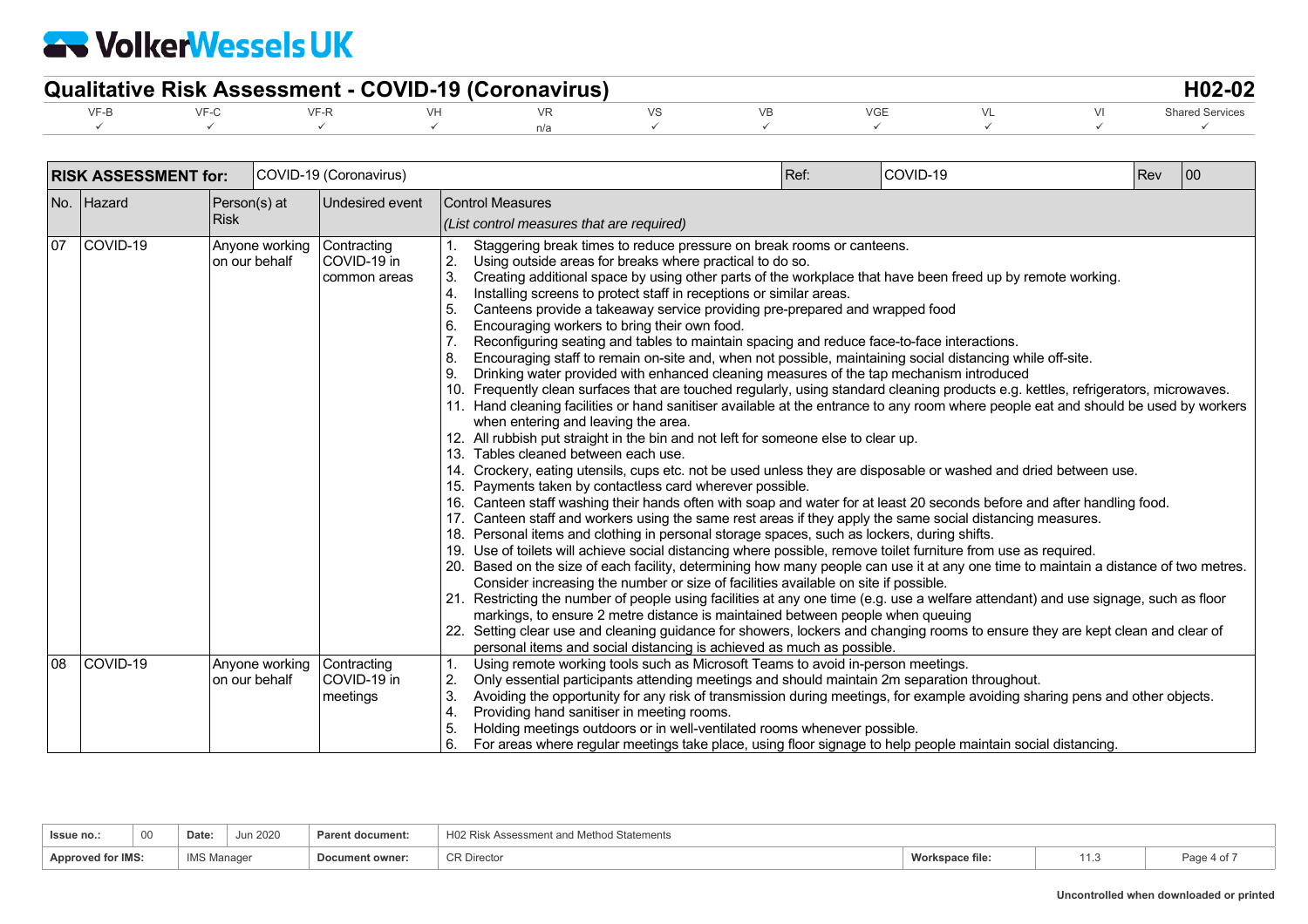| <b>Qualitative Risk Assessment - COVID-19 (Coronavirus)</b> |  |  |  |  |  |  |  |  |  |  |  |
|-------------------------------------------------------------|--|--|--|--|--|--|--|--|--|--|--|
|                                                             |  |  |  |  |  |  |  |  |  |  |  |
|                                                             |  |  |  |  |  |  |  |  |  |  |  |

|      | <b>RISK ASSESSMENT for:</b> |  |                                 | COVID-19 (Coronavirus)                     |                                           |                                                                                                                                                                                                                                                                                                                                                                                                                                                                                                                                                                                                                                                                                                                                                                                                                                                                                                                                                                                                                                                                                                                                                                                                                                                                                                                                                                                                                                                                                                                                                                                                                                                                                                                                                                                                                                                                                                                                                                                                                                                                                                                                                                                                                                                   | Ref: | COVID-19 | Rev | 00 |  |  |
|------|-----------------------------|--|---------------------------------|--------------------------------------------|-------------------------------------------|---------------------------------------------------------------------------------------------------------------------------------------------------------------------------------------------------------------------------------------------------------------------------------------------------------------------------------------------------------------------------------------------------------------------------------------------------------------------------------------------------------------------------------------------------------------------------------------------------------------------------------------------------------------------------------------------------------------------------------------------------------------------------------------------------------------------------------------------------------------------------------------------------------------------------------------------------------------------------------------------------------------------------------------------------------------------------------------------------------------------------------------------------------------------------------------------------------------------------------------------------------------------------------------------------------------------------------------------------------------------------------------------------------------------------------------------------------------------------------------------------------------------------------------------------------------------------------------------------------------------------------------------------------------------------------------------------------------------------------------------------------------------------------------------------------------------------------------------------------------------------------------------------------------------------------------------------------------------------------------------------------------------------------------------------------------------------------------------------------------------------------------------------------------------------------------------------------------------------------------------------|------|----------|-----|----|--|--|
|      | No. Hazard                  |  | Person(s) at Risk               |                                            | Undesired event Control Measures          |                                                                                                                                                                                                                                                                                                                                                                                                                                                                                                                                                                                                                                                                                                                                                                                                                                                                                                                                                                                                                                                                                                                                                                                                                                                                                                                                                                                                                                                                                                                                                                                                                                                                                                                                                                                                                                                                                                                                                                                                                                                                                                                                                                                                                                                   |      |          |     |    |  |  |
|      |                             |  |                                 |                                            | (List control measures that are required) |                                                                                                                                                                                                                                                                                                                                                                                                                                                                                                                                                                                                                                                                                                                                                                                                                                                                                                                                                                                                                                                                                                                                                                                                                                                                                                                                                                                                                                                                                                                                                                                                                                                                                                                                                                                                                                                                                                                                                                                                                                                                                                                                                                                                                                                   |      |          |     |    |  |  |
| l 09 | COVID-19                    |  | Anyone working<br>on our behalf | Transmission of<br>COVID-19 in<br>vehicles | 2.<br>3.<br>5.<br>6.<br>9.                | Minimising non-essential travel - consider remote options first.<br>Avoiding sharing vehicles where possible.<br>If vehicle sharing cannot be avoided, including when staying away from home, creating fixed groups of people who work together<br>and travel together as much as possible.<br>Minimising the number of people travelling together in any one vehicle, increasing ventilation when possible and avoiding sitting<br>face-to-face.<br>Limiting passengers in larger vehicles such as minibuses. This could include leaving seats empty.<br>Providing sufficient quantities of hand sanitiser / wipes within vehicles to enable workers to clean hands when hand washing is<br>not available.<br>Encouraging workers to wash hands before and after using vehicles.<br>Considering physical screening, provided this does not compromise safety, for example, through reducing visibility.<br>If delivering goods, or transporting other workers, minimising person-to-person contact during deliveries to other sites / locations,<br>using electronic means wherever possible for the exchange of documentation.<br>10. Staggering arrival and departure times to reduce crowding into and out of the workplace.<br>11. If possible, considering more entry points to the workplace to reduce congestion.<br>12. Providing additional parking or facilities such as bike racks to help people walk, run, or cycle to work where possible.<br>13. Providing more storage for workers for clothes and bags.<br>14. Providing handwashing facilities, or hand sanitiser where not possible, at entry and exit points and not using touch-based<br>security devices such as keypads.<br>15. Cleaning shared vehicles between shifts or on handover:<br>16. Frequently cleaning of objects and surfaces that are touched regularly, such as door handles, fuel pumps and vehicle keys, and<br>making sure there are adequate disposal arrangements.<br>17. Encouraging workers to wash hands before boarding vehicles.<br>18. Removing waste and belongings from the vehicle at the end of a shift.<br>19. Considering how someone taken ill would get home.<br>20. Ensuring all drivers and occupants are briefed on the requirements |      |          |     |    |  |  |

| Issue no                 | 00 | <b>Date</b>        | Jun 2020 | <b>Parent document:</b> | H02 Risk Assessment and<br>H Method Statements |                |   |             |
|--------------------------|----|--------------------|----------|-------------------------|------------------------------------------------|----------------|---|-------------|
| <b>Approved for IMS:</b> |    | <b>IMS Manager</b> |          | Document owner:         | <sup>^</sup> R Director                        | orkspace file: | . | Page 5 of . |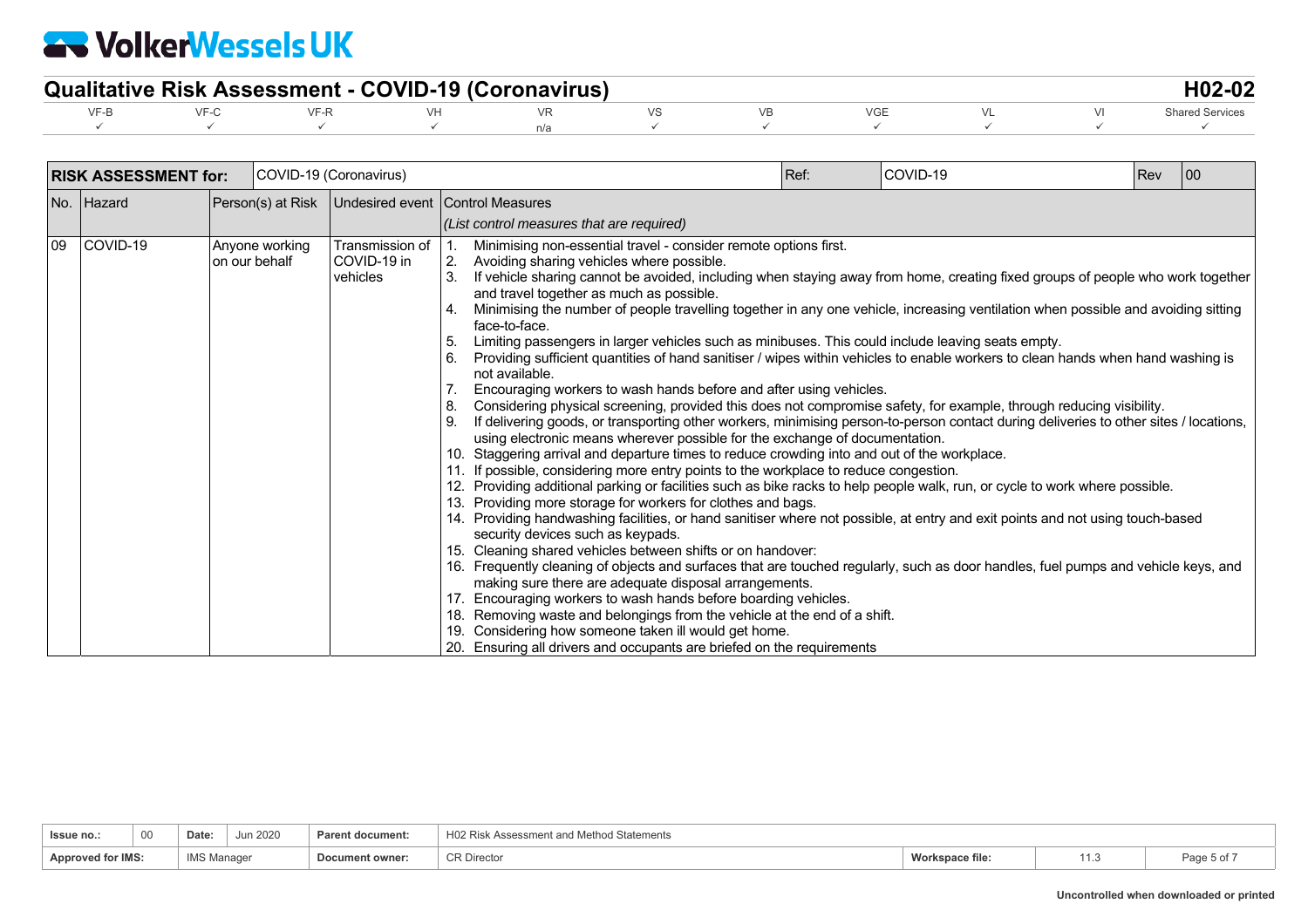| <b>Qualitative Risk Assessment - COVID-19 (Coronavirus)</b> |  |  |  |  |  |  |  |  |  |                        |  |
|-------------------------------------------------------------|--|--|--|--|--|--|--|--|--|------------------------|--|
|                                                             |  |  |  |  |  |  |  |  |  | <b>Shared Services</b> |  |
|                                                             |  |  |  |  |  |  |  |  |  |                        |  |

|                 | <b>RISK ASSESSMENT for:</b> |                                  | COVID-19 (Coronavirus)                                                                       |                                           |                                                                                                                                                                                                                                                                                                                                                                                                                                                                                                                                                                                                                                                                                                                                                                                                                                                                                                                                                                                                                                                                                                                                                                                                                                                                                                                                                                                                                                                                                                                                                                                                                                                                                                                                                                                                                                                                                                                                                                                                                                                                                                                                                                                                                                                                                                                                                                                                                                                                                                                                                 | Ref: | COVID-19 | Rev | 100 |  |  |
|-----------------|-----------------------------|----------------------------------|----------------------------------------------------------------------------------------------|-------------------------------------------|-------------------------------------------------------------------------------------------------------------------------------------------------------------------------------------------------------------------------------------------------------------------------------------------------------------------------------------------------------------------------------------------------------------------------------------------------------------------------------------------------------------------------------------------------------------------------------------------------------------------------------------------------------------------------------------------------------------------------------------------------------------------------------------------------------------------------------------------------------------------------------------------------------------------------------------------------------------------------------------------------------------------------------------------------------------------------------------------------------------------------------------------------------------------------------------------------------------------------------------------------------------------------------------------------------------------------------------------------------------------------------------------------------------------------------------------------------------------------------------------------------------------------------------------------------------------------------------------------------------------------------------------------------------------------------------------------------------------------------------------------------------------------------------------------------------------------------------------------------------------------------------------------------------------------------------------------------------------------------------------------------------------------------------------------------------------------------------------------------------------------------------------------------------------------------------------------------------------------------------------------------------------------------------------------------------------------------------------------------------------------------------------------------------------------------------------------------------------------------------------------------------------------------------------------|------|----------|-----|-----|--|--|
|                 | No. Hazard                  | Person(s) at Risk                |                                                                                              | Undesired event Control Measures          |                                                                                                                                                                                                                                                                                                                                                                                                                                                                                                                                                                                                                                                                                                                                                                                                                                                                                                                                                                                                                                                                                                                                                                                                                                                                                                                                                                                                                                                                                                                                                                                                                                                                                                                                                                                                                                                                                                                                                                                                                                                                                                                                                                                                                                                                                                                                                                                                                                                                                                                                                 |      |          |     |     |  |  |
|                 |                             |                                  |                                                                                              | (List control measures that are required) |                                                                                                                                                                                                                                                                                                                                                                                                                                                                                                                                                                                                                                                                                                                                                                                                                                                                                                                                                                                                                                                                                                                                                                                                                                                                                                                                                                                                                                                                                                                                                                                                                                                                                                                                                                                                                                                                                                                                                                                                                                                                                                                                                                                                                                                                                                                                                                                                                                                                                                                                                 |      |          |     |     |  |  |
| 10 <sup>°</sup> | COVID-19                    | Anyone working<br>Ion our behalf | Transmission of<br>COVID-19 from<br>visitors.<br>maintenance.<br>deliveries &<br>collections | 2.<br>3.<br>4.<br>5.<br>6.<br>9.          | Encouraging visits via remote connection / working as much as possible.<br>If site visits are required, ensuring it is limited to essential visitors.<br>Where site visits are required, site guidance on social distancing and hygiene should be explained to visitors on or before arrival.<br>Limiting the number of visitors at any one time.<br>Limiting visitor times to a specific time window and restricting access to required visitors only.<br>Determining if schedules for essential services, maintenance contractor visits, and deliveries / collections can be revised to<br>reduce interaction and overlap between people and trades.<br>Adhering to schedules for planned visits, for maintenance or deliveries / collections<br>Ensuring visitors are limited to the areas only required for their visit/work and are instructed not to roam freely.<br>Maintaining visitor records, perhaps if the need arises for contact tracing.<br>Avoiding transmission via pens etc. having the receptionist complete the sign-in not the visitor.<br>11. Using contactless sign-in where possible.<br>12. Maximising use of electronic paperwork where possible and review procedures to enable safe exchange of paper copies where<br>needed, for example, delivery receipts.<br>13. Establishing clear signage and instructions for all visitors and deliveries and at pick-up and drop-off collection points.<br>14. Pre-agreeing drop off locations to avoid contact where possible. Those responsible for ordering materials, or facilitating any<br>collection/delivery service, should speak to the contractor / provider / carrier to request single-person delivery wherever possible.<br>If not possible, brief the provider / carrier in advance on the arrangements to expect on arrival to meet social distancing<br>requirements.<br>Where possible and safe having single workers load or unload vehicles.<br>16. Where possible, using the same pairs of people for loads where more than one person is needed.<br>Minimising unnecessary contact at gatehouse security, laydown areas, post rooms and receptions.<br>18. Avoiding physical contact when handling deliveries.<br>19. Ensuring drivers are given access to welfare facilities when required.<br>20. Encouraging drivers to stay in their vehicles where this does not compromise their safety and existing safe working practice.<br>21. Considering methods to reduce frequency of deliveries, for example by ordering larger quantities less often. |      |          |     |     |  |  |

| 00<br>Issue no           | Jun 2020<br>Date   | Parent document: | H02 Risk Assessment and Method Statements |                 |                    |
|--------------------------|--------------------|------------------|-------------------------------------------|-----------------|--------------------|
| <b>Approved for IMS:</b> | <b>IMS Manager</b> | Document owner:  | <b>CR Director</b>                        | Workspace file: | $\sim$ 0 0 $\cdot$ |